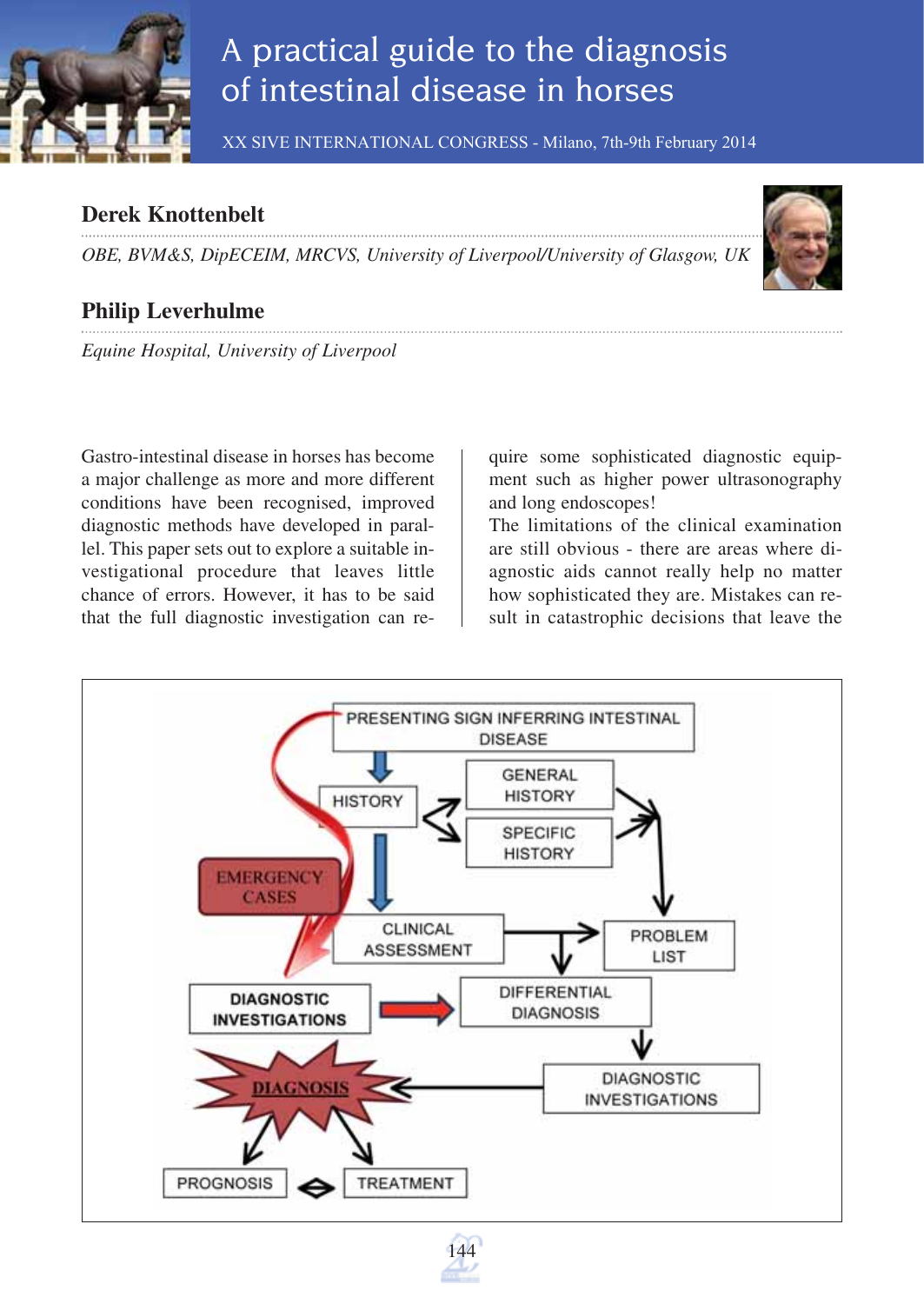horse, the owner and the veterinarian in difficult positions!

For example, in the past rectal examination was deemed to be the most significant diagnostic aid and whilst it is still true to say that abnormal rectal findings are still definitive and cannot be overruled, at the best of circumstances, only 40% of the abdominal content can be examined. Inevitably there are aspects of experience, patience and skill that are involved and lack of any or all of these three aspects frequently results in a wrong diagnosis or even a catastrophe.

The practical clinician needs to establish a definite logical process that must be followed in all cases of suspected intestinal disease logical process; the concept of pattern recognition in which a sign is immediately and categorically designated as a diagnostic certainly is no longer acceptable. The depth of history that can be obtained depends on a number of factors but significant time can be taken to do this. Sometimes, as in the case of a chronic long standing problem, the time is extremely well spent and often this process provides really strong clinical guidance. By contrast, of course, the amount of history that can be achieved in the few available minutes with a severely colicking patient can be limited. In the latter case a much more focussed history is taken but it is still TAKEN! It is not ignored. A chronic long standing diarrhoeic horse with weight loss is unlikely to suffer any material harm from a short delay in the process of diagnosis and treatment. The acute severely painful colic case with abdominal distension is a bigger problem but in such cases the history is usually relatively easy. It is always important to deal with the emergency situation first and even if it has to be taken after extensive surgical interferences; the history of all cases with gastrointestinal disease should be collected in depth.

Inevitably the first major component is the HISTORY of the case. Here there are many possible variations and it is usually easy to get full history in respect of the intestinal function but the clinician has to ask the right questions to get the right answers. This aspect of clinical medicine is frequently or, regrettably is often ignored almost completely. "Time spent in collecting a history is never wasted".

Having taken the history both of the general background of the horse and the specific history relating to the presenting complaint, a detailed clinical examination is undertaken. Again here it is easy to take shortcuts but given the complexity of the equine gastrointestinal tract it is important that all body systems should be examined at least in a cursory manner. Only around 40% of the abdomen can be assessed at all in horses using normal clinical aids such as rectal examination and auscultation/palpation. When considering the diagnosis of intestinal disease it is impossible to exclude aspects relating to the other abdominal organs that are associated with intestinal function, including the liver, the pancreas and the spleen. Concurrent signs such as anaemia, ventral oedema, heart murmurs and arrhythmias can be important aspects of intestinal disease as well of course so no aspect of the clinical examination should be overlooked!

The more detailed examination of the alimentary tract is limited in its scope. It is possible of course to palpate the mouth and the pharynx and to some extent the oesophagus. Thereafter we are reliant very heavily on secondary events such as abdominal auscultation and further diagnostic tests such as rectal examination.

Fortunately there is an extensive panel of diagnostic tests that can be applied in the investigation of intestine or disease. Since most individual signs are non-specific, combinations of tests and procedures have to be employed in most cases. These include:

- 1. **Palpation and auscultation**. These are routine procedures that should be within the compass of every veterinarian dealing with horses. There are however some additional points that could be improved. The first of these is the careful assessment of the sounds associated with progressive motility of the gut in each of its major regions. Simultaneous auscultation and percussion is a rather overlooked but simple diagnostic test for the detection of tightly distended viscera.
- 2. **Rectal examination** is useful in horses with suspected gastrointestinal disease and in particular those suffering from ab-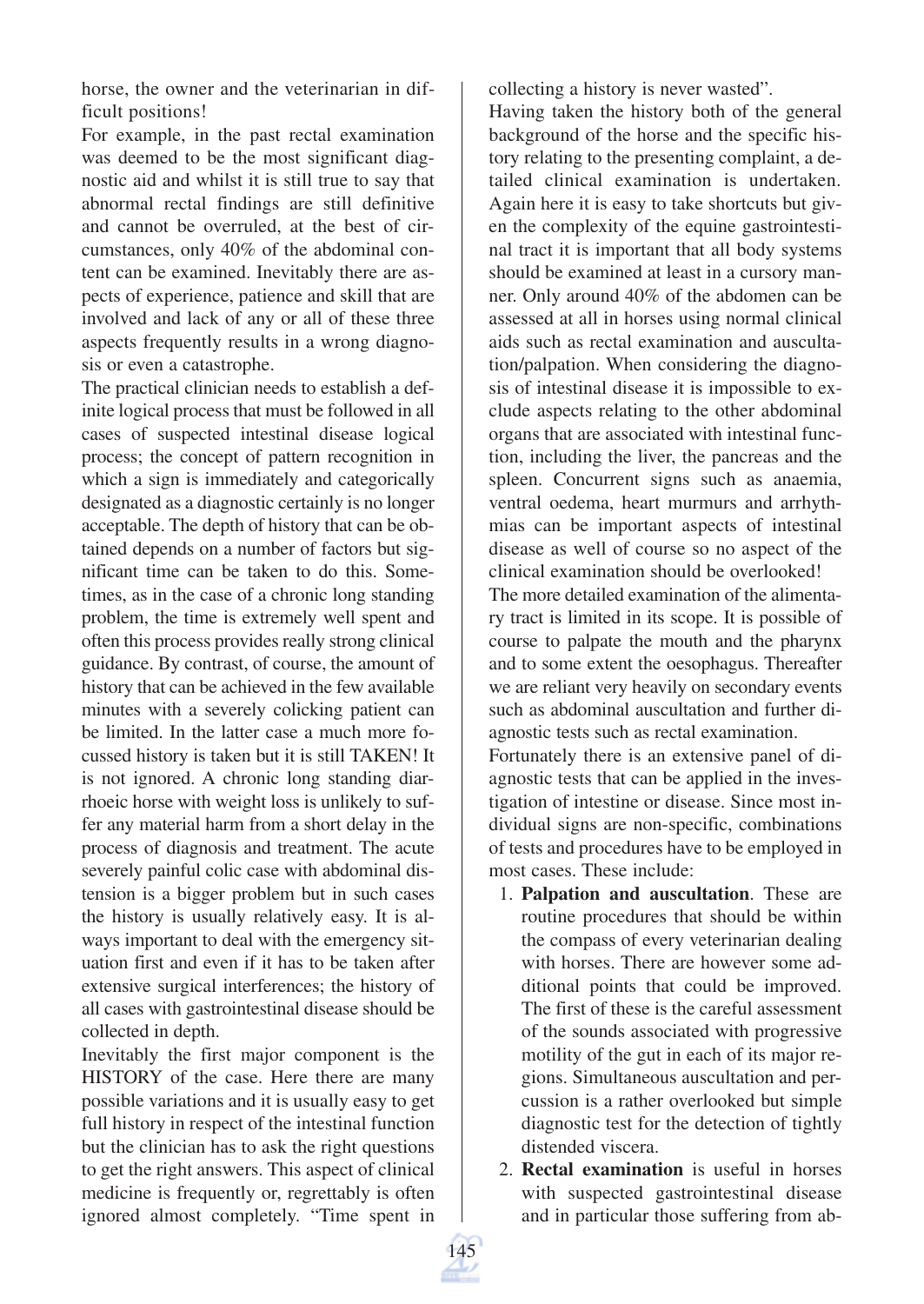dominal pain or abdominal related weight loss syndromes. Any horse with a history of persistent or recurrent colic, diarrhoea or short or long duration, should be examined in this way during rectal examination the concept of rectal tourism should be avoided at all costs. A logical and careful procedure needs to be followed so that the risks of the procedure are minimised and the returns in terms of diagnosis and diagnostic information are maximised. It is important during this procedure to ensure operator safety and modern sedation and the use of *Buscopan*™ (hyoscine-n-butyl bromide) should be considered and in many cases there is an obligatory need for both of these. The improved diagnostic capacity following the use of intestine relaxants such as *Buscopan*™, is surely enough to encourage its regular and routine use during this procedure. Rectal findings are definitive and should not be passed over. During this procedure faecal consistency and composition must be interpreted carefully. The faecal matter could be dry and hard all may contain blood mucous, sand or even parasites. There is a plethora of information that is available from this. The status of the rectal mucosa should be assessed and in particular in respect of its smooth and thin normal state abnormalities can impart a roughened and thickened palpable character. During rectal examination the inguinal rings, this small colon, the small intestine and the large colon including the pelvic flexure and the caudal margin of the spleen and caecum can usually be identified. Animals with peritonitis have a very characteristic palpation character.

3. **Passage of a nasogastric tube** is usually undertaken when investigating colic patients - it must be passed in every case that has continuing abdominal pain signs for 15 minutes or more - but it can provide much more information in the cases with any suspected gastro-intestinal disease. The pH of the fluid can be an important measurement and its specific content may help with the diagnosis of gastric bleeding (from ulceration or from carcinoma). The tube should be examined upon withdrawal also in case there is abnormal odour or even evidence of blood and other pathology including parasites. The fluid can be sampled and cytology performed also where that is deemed appropriate.

- 4. **Abdominocentesis i**s another routine procedure used in colic cases for the most art but again it can provide very helpful information in other conditions. For example, cases with peritonitis, ruptured or permeable lacteals/lymphatics and the cytological examination can be used to differentiate between inflammatory disease and neoplastic disease. However, many of the changes that are detected cytologically are secondary - on a few occasions specific neoplastic or diagnostically significant cytological responses can provide a very much more accurate diagnosis. For example, it is sometimes possible to detect neoplastic squamous cells in peritoneal fluid in cases of serious gastric carcinoma. Very few of the intestinal lymphoma cases exfoliate into the peritoneal cavity and so quite commonly under the circumstances the changes are subtle or non-existent or reflect secondary changes such as peritonitis. Of course the quantity of peritoneal fluid may be significantly elevated and its biochemical profile may also be significantly changed. Assessment of the peritoneal fluid lactate concentration has become a significant clinical parameter.
- 5. **Endoscopic examination** of the upper part of the alimentary tract is regularly performed and the advent of long video endoscopes has enabled examination of the stomach, pylorus, duodenum and in some cases the proximal part of the jejunum (see Figure 1). The endoscope can also of course be used to examine the hind part of the gut and examination of the rectum and distal small colon are also possible. Polyps and inflammatory lesions are easily identified. Meaningful information can often be gained in this way. For example oesophageal strictures and instruc-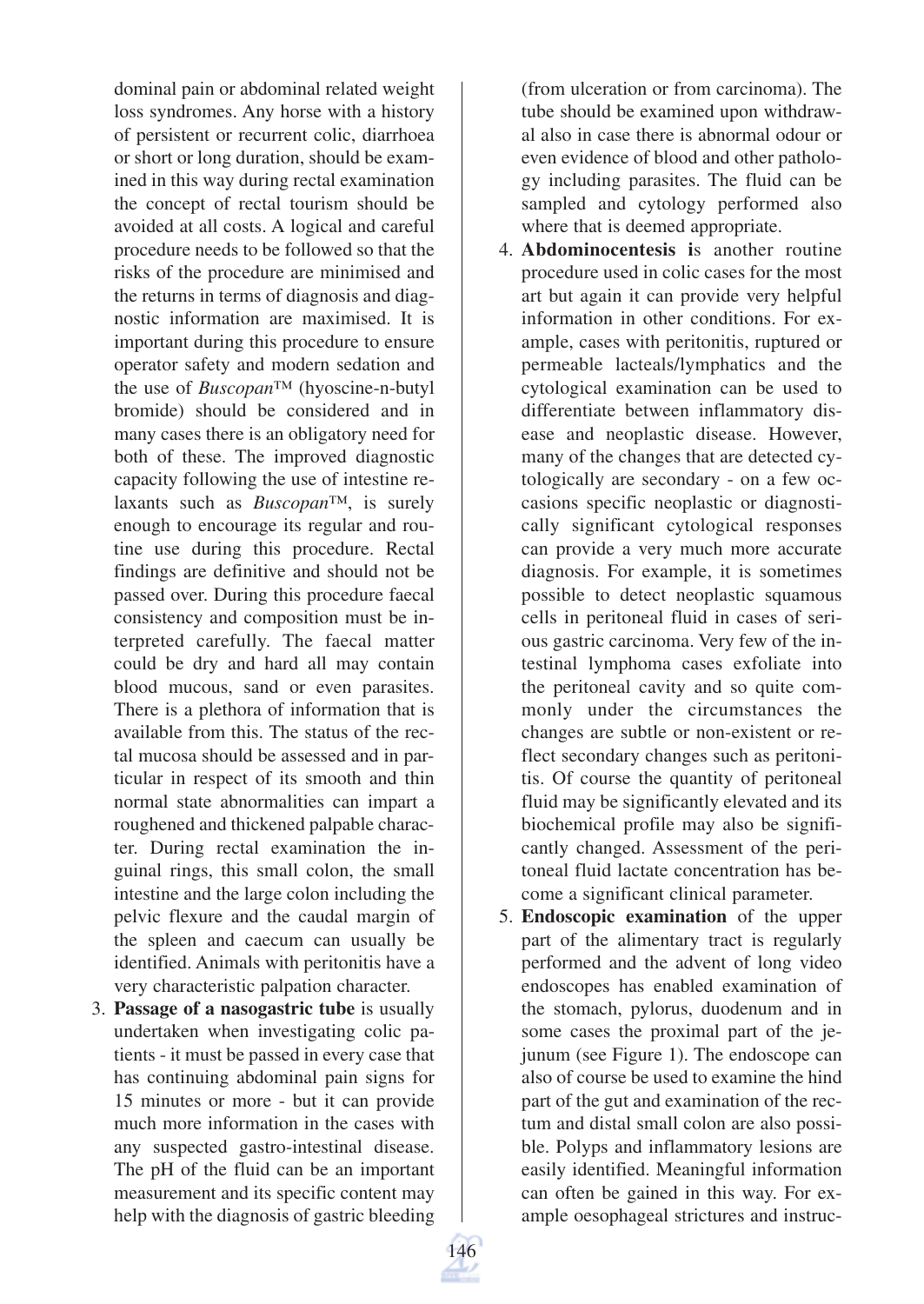

*Figure 1 - LEFT: Radiographic examination of the abdomen in a pony with recurrent colic confirmed the presence of a dense, fine radiopaque accumulation in the large colon. This was confirmed by fecal examination and laparotomy. RIGHT: A foal presented with an acute gas distended abdomen as a result of meconium impaction - the radiograph shows massive gaseous distention of the colon and caecum.*

tions, gastric ulcers and colonic inflammation and masses are easily detected. Probably the biggest value of the endoscopic examination of the upper alimentary tract is currently shown by the prevalence of gastric ulceration syndrome is in horses. Here it has become common practice to examine horses in detail endoscopically when there are signs associated with recurrent episodes of mild colic, post-prandial pain or variations in appetite. The gastric ulcer syndrome in horses is a management issue and guidance can usually be given to trainers and owners concerning the ongoing management of affected horses. Although it is standard practice to treat gastric ulcers with omeprazole, it is far better of course to prevent their occurrence in the first place through careful management and the correction of feeding methods. There is considerable advantage in trying to maintain gastric and intestinal health through the use of proven supplements that will support the normal function of the tract.

Laparoscopic methods are gaining far wider access now and significant diagnostic information concerning overt pathology and even adhesions etc. can be usefully diagnosed (and in some cases treated)<sup>1</sup>. Tears in the mesocolon are not easily detected by use of traditional tests. La-

paroscopy proved to be a more thorough means of evaluating the caudal portion of the abdomen including the digestive and urogenital tracts in these horses. As a less invasive diagnostic tool, laparoscopy can be performed earlier in the course of disease than alternative approaches for direct viewing. Furthermore, laparoscopy can be used to access the viability of tissues as well as the location and severity of lesions for prognostic purposes. The distal portion of the descending colon can also be evaluated to determine whether celiotomy with anastomosis or colostomy may be the surgical procedure of choice.

- 6. The value of **radiography** in the investigation of abdominal/intestinal disease is very limited but the advent of high power machines and digital technology has meant that meaningful information may even be obtained from large horses. Contrast studies can also be performed and may identify masses within the stomach and foreign bodies such as sand accumulation within both the stomach and the large colon.
- 7. **Ultrasonography** forms a major pillar in the investigation of intestine of disease in horses. Even conventional linear probes of 5 MHz can be used to get really useful information - it is of course inevitably compromised in some way when the technology is not at the highest possible level but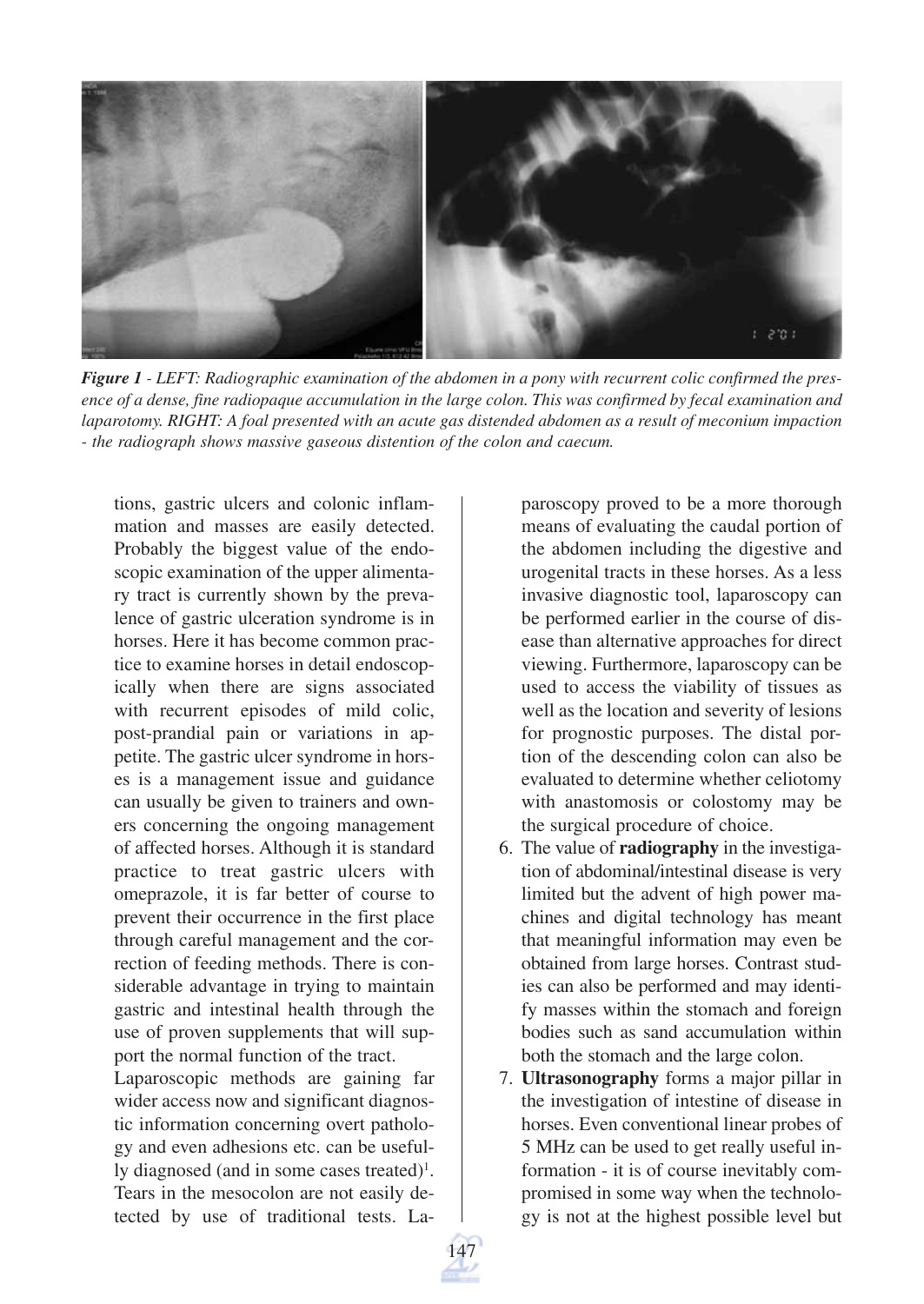

*Figure 2 - LEFT TOP/BOTTOM: Acutely distended small intestine in an acute colic case; notice the very thin intestinal wall and the fluid nature of the distension. RIGHT: An ultrasonogram of a grossly thickened large colon wall as result of a diffuse lymphoma (arrow) (see also Figure 3 below).*

this can often be overlooked as a diagnostic aid. Information concerning the thickness of bowel and the presence of masses within loops of intestine can easily be detected. This has led to a very considerable improvement in the diagnosis of intestine of disease. Perhaps the classic use of ultrasound is in the detection of nephrosplenic entrapment where bowel can easily be detected within the nephrosplenic space. In general sector scanners provide the best information and power ratings of 3.5- 5.0Mhz are ideal. The approach to the ultrasonographic examination of the abdomen of horses needs to be completely logical and very thorough. It is impossible to avoid consideration of the liver and spleen during this process and for the most part the outcome of the ultrasonographic examination will provide non-specific evidence of intestine of thickening/oedema or focal disease. Ultrasound is extremely useful in the investigation of colic course and is now used widely in that area.

8. **Faecal examination** is often overlooked during the investigation of intestinal and this is most regrettable because a large amount of useful information can be gained from both direct observation (it may be possible to see evidence of fresh

or change blood or even parasites) or from further examination. Further tests include bacteriological cultures, protozoological examination, worm egg counts, and the detection of faecal occult blood. The latter is starting to gain considerable value as more and more information is gained about the meaning of the test. Currently a commercially available faecal blood test kit (*Succeed™*) is being used widely and provided that the interpretation is made correctly on the findings in conjunction with other tests it may even be possible to identify relatively minor early pathology in parts of the intestinal tract that are impossible to examine fully in the normal clinical situation and are largely overlooked in the clinical considerations. It is undoubtedly true that intestine neoplasia and minor early intestinal pathology can develop into really significant and often life-threatening issues and so there is much to commend the use of this test both as a routine within a stable and as a specific diagnostic test by clinicians.

**Bacteriological culture** and sensitivity are commonly important, particularly in respect of the serious diseases such as salmonellosis and clostridiosis. Repeated cultures or PCR methods of bacterial iden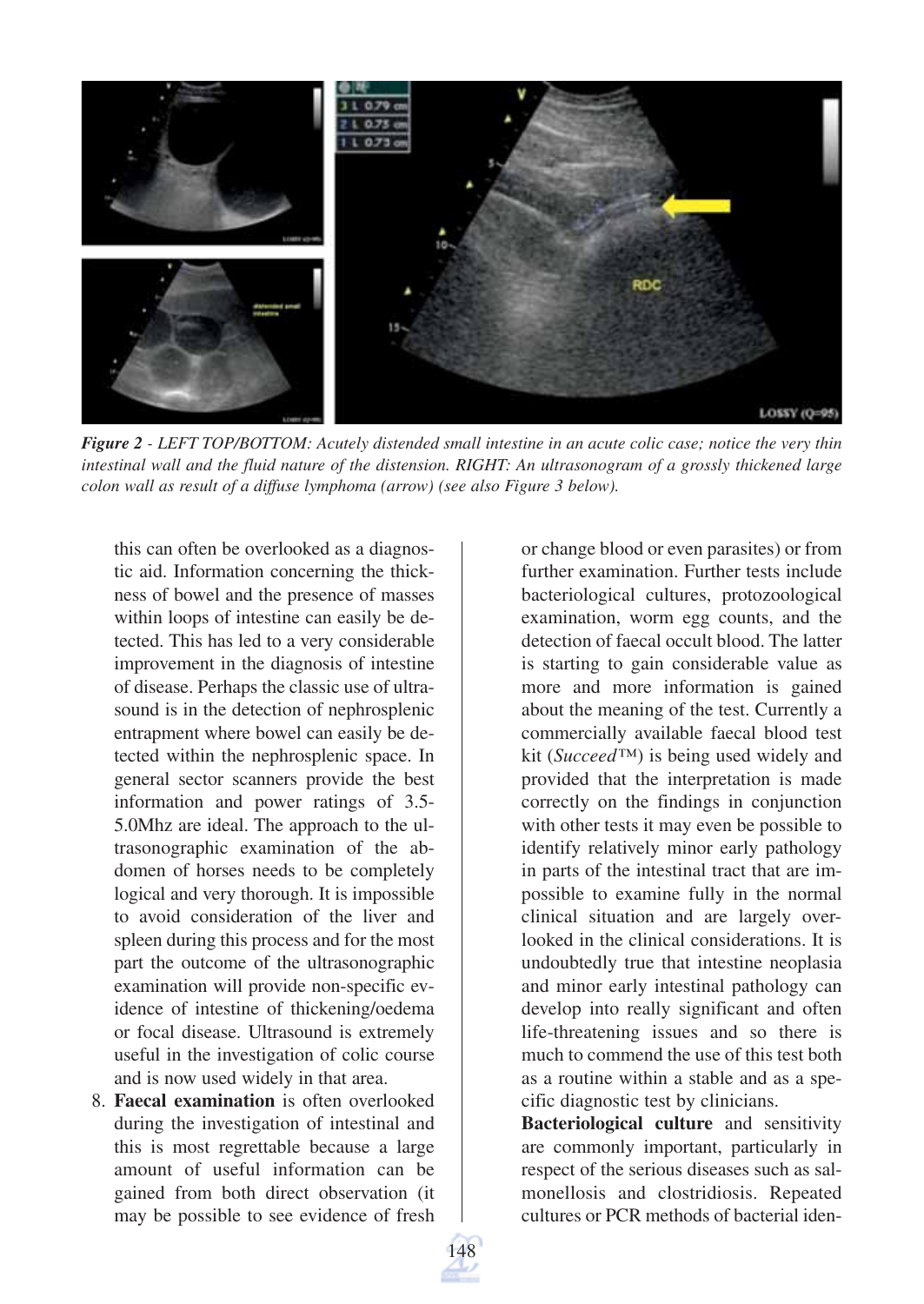tification provide valuable information in cases of intestinal inflammation or diarrhoea (colitis). In the case of *Salmonella* spp. infections there are of course zoonotic and epidemiological implications so the convention is that 5 fecal cultures should be performed at 24 hour intervals. PCR provides a much higher sensitivity but it may also be misleading given that a relatively high proportion of cases will be positive without any clinical implication.

9. As might be expected there are many **haematological and biochemical tests** that can be applied to the investigation of intestinal disease. There is a distinct difference between the investigations that are performed in acute or per acute abdominal disorders such as strangulating intestinal obstructions and those conditions which are much more subtle. Alterations in the red and white cell parameters will provide very useful information when taken in conjunction with the clinical events. It is absolutely imperative that blood samples are not interpreted without regard to the clinical state of the horse because inevitably there are very few haematological or biochemical parameters that are pathognomonic for any particular disease entity. For example, plasma fibrinogen and SAA are widely accepted as indices of acute phase responses but they are very non-specific and can only be interpreted alongside other haematological or clinical events.

Malassimilation/malabsorption should be suspected in horses with weight loss in spite of a good appetite. Small intestinal malassimilation/malabsorption is usually confirmed through oral glucose (or more rarely) D-xylose absorption tests, whereas the oral lactose tolerance test can be used to evaluate lactase deficiency in foals. The glucose/xylose absorption tests have become a standard means of detecting a lack of absorption in the proximal small intestine and this test is indicated in all cases of weight loss in horses. The interpretation of the test is now accepted and the results can provide very useful information

on the likely location of pathology<sup>2</sup>. It is important to point out that this test is a means of non-specific identification of small intestinal malabsorption<sup>3</sup>. Once malassimilation is confirmed, other diagnostic tests such as abdominocentesis, rectal mucosal biopsy, or exploratory laparotomy with intestinal biopsies may provide the aetiology of malassimilation.

10. **Histology** provides the best possible diagnosis of pathology and is the gold standard for many of the medical disorders of the intestinal tract. It also provides a definitive diagnosis in cases of suspected grass sickness (equine dysautonomia)<sup>4</sup>. Of course collection of a biopsy in most circumstances remains very challenging but biopsies can be relatively easily collected endoscopically - the biopsy specimen obtained from this method are usually very small and the double bite technique is usually Figure 3: A definitive diagnosis of enteric disease can occasionally be made from clinical evidence alone but ultimately confirmation of diagnosis relies heavily upon histological examination. Usually this is carried out at laparotomy or at necropsy and there is an urgent need for much more effective ante-mortem diagnostic capability - including the collection of appropriate histological samples.

Rectal biopsy can sometimes be useful and several papers have discussed its merits; a70% sensitivity has been found in the correlation between rectal biopsy findings and ileal and mesenteric ganglion histology5,6. Where rectal biopsy is positive for defined pathology, it is very useful but when it is negative it is of little help. There have been several more extensive studies that have outlined its advantages and its pitfalls in the diagnostic process<sup>7</sup>.

### **SUMMARY**

Probably the most important aspect of the investigation is LOGIC! The investigation can be time consuming and challenging but in cases of infiltrative bowel disease the time is well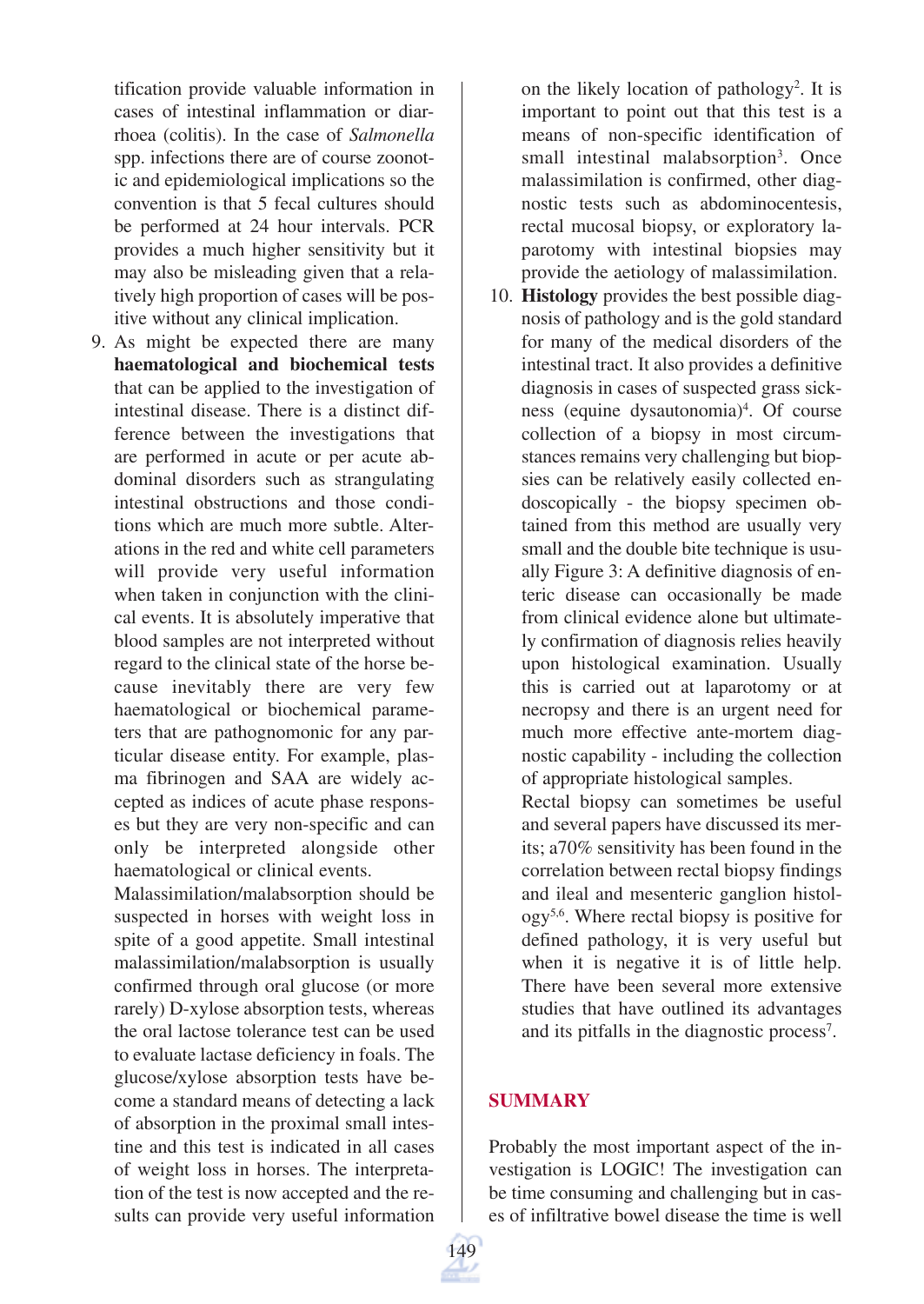

*Figure 3*

spent 8. In the paper by Trachsel et al. (2010), the diagnostic workup 7 horses with chronic inflammatory bowel disease were subjected to a complete clinical work-up; weight loss and chronic diarrhoea were the most commonly reported signs. Ancillary examinations including fecal analysis (with occult blood tests), gastroscopy, abdominal ultrasonography, rectal mucosal biopsy and the D-xylose absorption test provided the most useful information. The diagnosis was definitively confirmed histologically from biopsies taken during laparoscopy or laparotomy or during post mortem examination. They concluded that although clinical signs and laboratory findings were helpful diagnostic tools, a definitive diagnosis was only possible by histological analysis of the intestinal segment involved. Klak (2009) considered that the minimum tools required in investigation of any case presented with signs of intestinal disease include a detailed clinical and haematological and biochemical database should be accompanied by rectal palpation, abdominal ultrasound, abdominocentesis, biopsy procedures, and absorption tests<sup>9</sup>.

A review of reported cases of equine inflammatory bowel diseases (IBDs) for which no specific aetiology was identified showed that histological findings were required to differentiate cases of granulomatous enteritis (GE), multi-systemic eosinophilic epitheliotropic disease (MEED), lymphocytic-plasmacytic enterocolitis (LPE), and idiopathic eosinophilic enterocolitis (EC)<sup>10</sup>. Horses with GE, MEED, or LPE are usually examined because of weight loss and depression, but horses with EC are usually examined because of signs of abdominal pain. Ante-mortem diagnosis of IBD can only be made by histologic examination of affected intestine. In some cases, ante-mortem diagnosis was made from histologic examination of rectal mucosa obtained by biopsy (see above). Typically, horses with IBD have low concentrations of serum proteins, especially albumin, and fail to adequately absorb glucose or xylose. Suspected causes of IBD in the horse include abnormal immune response to bacterial, viral, parasitic, or dietary antigens. Most horses with IBD do not survive long-term, but horses with EC are more likely than those with